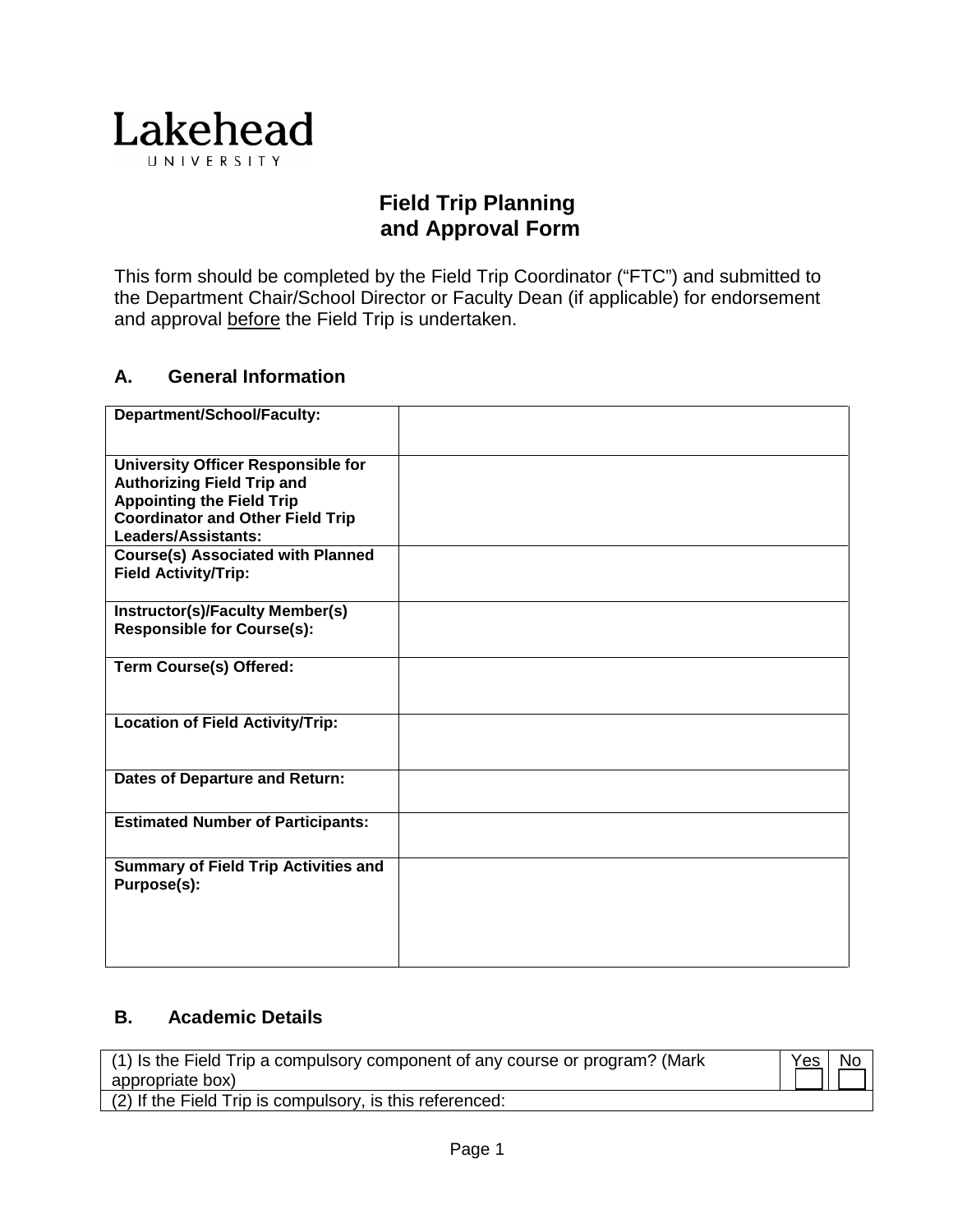| (a) on the course syllabus?                                                                                                        | ′es | No |
|------------------------------------------------------------------------------------------------------------------------------------|-----|----|
| (b) in the calendar description?                                                                                                   | 'es | No |
| (3) If the Field Trip is compulsory, is an alternative assignment available in the event<br>that someone is unable to participate? | Yes | No |
| (4) Please describe the arrangements that can be made for those unable to participate in the Field<br>Trip:                        |     |    |
|                                                                                                                                    |     |    |

## **C. Field Trip Leadership Team**

(1) List in order, starting with FTC, the official leadership for the Field Trip (fill in/check all boxes that apply – and add or delete rows as necessary):

| <b>Name</b> | <b>Contact</b><br><b>Information</b><br>(telephone &<br>email) | <b>Position/Duties</b> | <b>First Aid</b><br><b>Training</b> | <b>CPR</b><br><b>Training</b> |
|-------------|----------------------------------------------------------------|------------------------|-------------------------------------|-------------------------------|
|             |                                                                |                        |                                     |                               |
|             |                                                                |                        |                                     |                               |
|             |                                                                |                        |                                     |                               |

| (2) Has the head of the unit authorizing the Field Trip formally appointed in writing the $\vert$ Yes | No   |
|-------------------------------------------------------------------------------------------------------|------|
| FTC and other Field Trip leaders?                                                                     | THET |

### **D. Field Trip Itinerary Details**

(1) Please provide details on the planned Field Trip (add or delete rows as necessary):

| Date(s) | Time(s) | Destination(s) | <b>Site Activities</b> |
|---------|---------|----------------|------------------------|
|         |         |                |                        |
|         |         |                |                        |
|         |         |                |                        |
|         |         |                |                        |
|         |         |                |                        |
|         |         |                |                        |
|         |         |                |                        |
|         |         |                |                        |
|         |         |                |                        |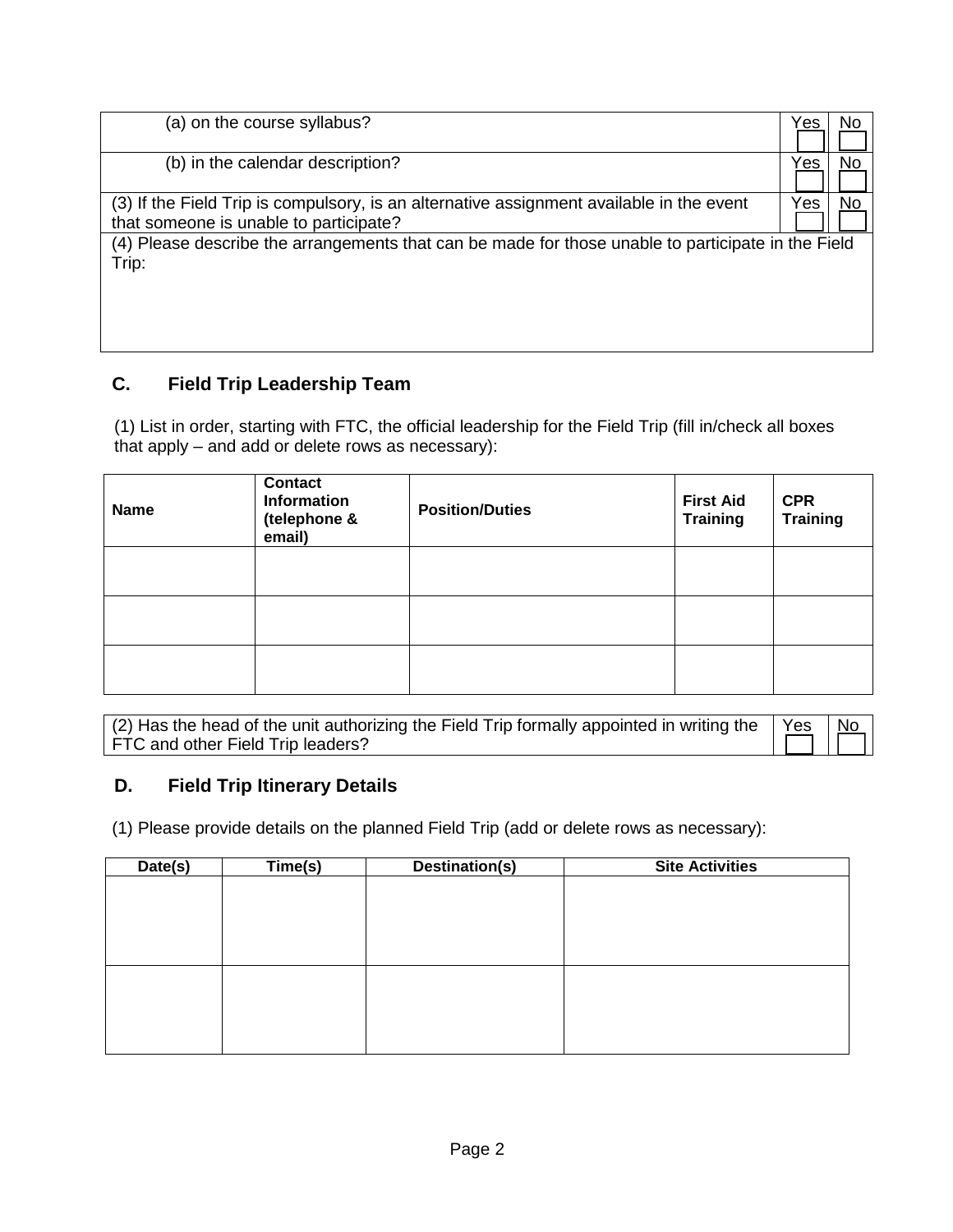#### (2) Transportation and travel arrangement notes:

Travel by commercial transportation companies (e.g. bus, airline) is preferred because it reduces the University's liability exposure. If such transportation is not feasible, however, the following forms may be used in descending order of preference (liability exposure increases at each level):

a) University fleet vehicles authorized for this purpose and driven by individuals authorized by the University;

b) Rented vehicles;

c) Personal vehicles.

- In the case of rented or personal vehicles participants should be advised beforehand in writing that the University discourages car-pooling and that drivers and their passengers travel at their own risk.
- If rented or personal vehicles are used drivers should have a minimum of \$2 million third party liability insurance; in the event of an accident in which the driver is at fault, the driver's personal insurance will be called on first.

(3) Describe the travel arrangements for the Field Trip:

| (4) Describe travel arrangements for participants with special needs, if applicable: Not Applicable | $\left  \right.$ ("N/A") $\left  \right. \left  \right.$ |
|-----------------------------------------------------------------------------------------------------|----------------------------------------------------------|
|-----------------------------------------------------------------------------------------------------|----------------------------------------------------------|

| $\mid$ (5) Will participants receive copies of the full Field Trip itinerary, with arrival/departure $\mid$ Yes | $\overline{\phantom{a}}$ No |
|-----------------------------------------------------------------------------------------------------------------|-----------------------------|
| times included?                                                                                                 |                             |

| $\mid$ (6) Will participants be required to sign a travel sign-in sheet both departing from and $\mid$ Yes | No |
|------------------------------------------------------------------------------------------------------------|----|
| returning to Field Trip sites?                                                                             |    |

(7) Describe what will you do if someone becomes lost at any point during the Field Trip or misses a trip back from the Field Trip site: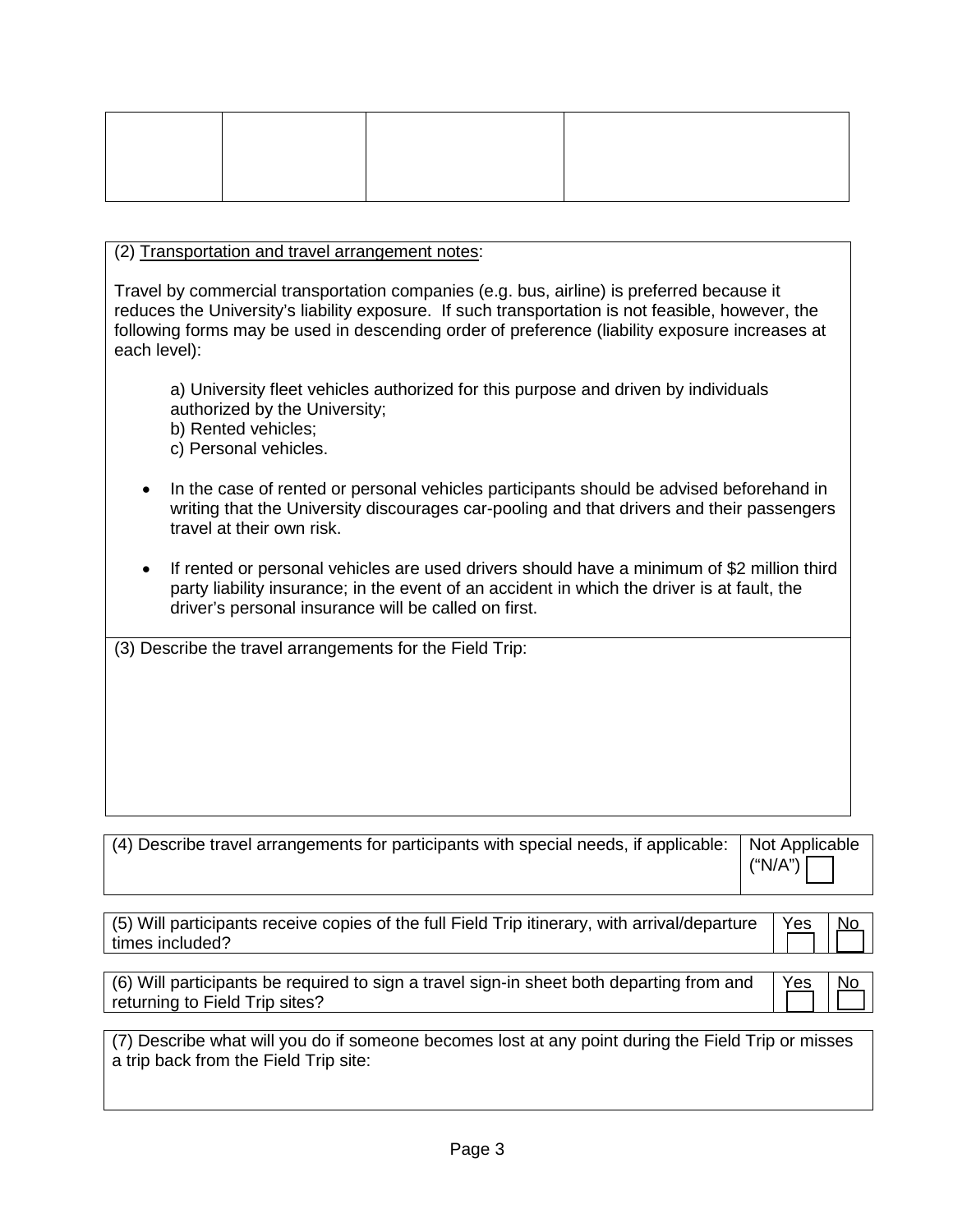(8) Lodging and Accommodation Arrangements: (Fill in the boxes – add or delete rows as necessary)

| <b>Lodging Details:</b><br><b>Name</b> | <b>Full Address</b> | <b>Phone Number</b><br>(with area code) | Website | <b>Dates</b> |
|----------------------------------------|---------------------|-----------------------------------------|---------|--------------|
|                                        |                     |                                         |         |              |
|                                        |                     |                                         |         |              |
|                                        |                     |                                         |         |              |
|                                        |                     |                                         |         |              |

#### **E. Risk Management**

| (1) Has a field site visit been conducted?                                                                                  | 'es |  |
|-----------------------------------------------------------------------------------------------------------------------------|-----|--|
| (a) If "Yes", when? Answer:                                                                                                 |     |  |
| (b) If "No", is the FTC sufficiently familiar with and able to demonstrate sufficient<br>Knowledge about the area? Explain: |     |  |

(2) List identified hazards related to activities or the environment that participants may encounter during the Field Trip (e.g. climbing, high altitude, extreme heat, extreme cold, rough terrain, or water, manual lifting (carrying or handling heavy loads), wildlife, insects, poisonous plants, endemic disease, biohazards, firearms, explosives, dangerous chemicals, violence, powered or hazardous equipment, and/or other hazards):

(3) Will there be any environmental laws, regulations, or protocols associated with the Field Trip site(s) with which the Field Trip participants will have to comply?

(a) If "Yes", describe: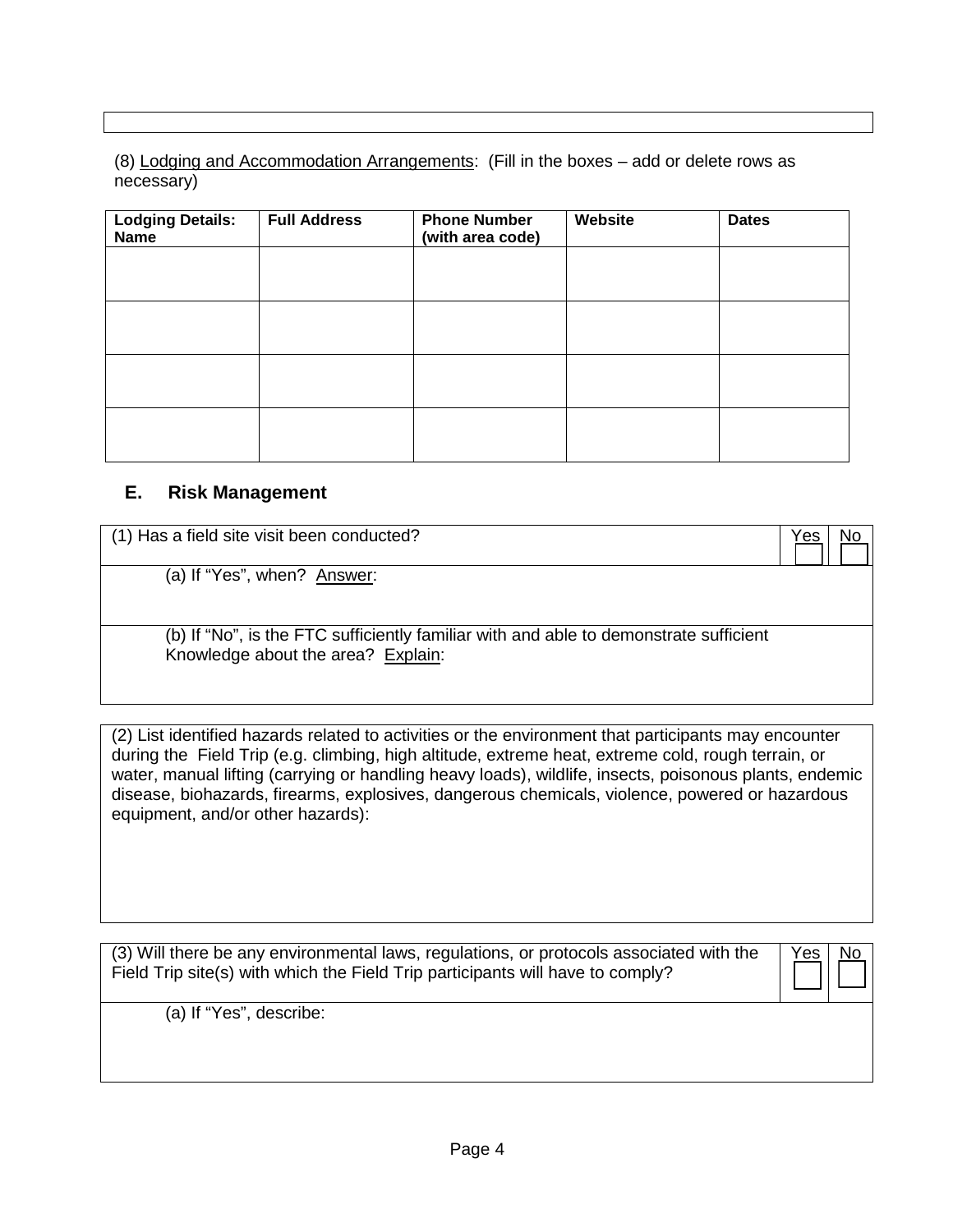| (4) Do participants require any personal protective equipment to participate in the Field<br>Yes<br>Trip? | No |
|-----------------------------------------------------------------------------------------------------------|----|
| (a) If "Yes", in the box beside each item below check off what personal protective                        |    |
| equipment is required:                                                                                    |    |
| <b>Safety Glasses</b>                                                                                     |    |
| Gloves                                                                                                    |    |
| <b>Knee/Shin Guards</b>                                                                                   |    |
| Protective Headwear/Hard Hat                                                                              |    |
| <b>Face Shield</b>                                                                                        |    |
| <b>Flame Retardant Clothing</b>                                                                           |    |
| Coveralls                                                                                                 |    |
| <b>Hearing Protection</b>                                                                                 |    |
| Life Jacket                                                                                               |    |
| Other (identify):                                                                                         |    |
|                                                                                                           |    |

(5) List required personal supplies that each participant is advised to bring along (e.g. boots, hat, raingear, sunglasses, sunscreen, insect repellent, suitable clothing, footwear, food, water, etc):

| (6) Identify any special requirements for participation in the Field Trip (e.g. special skills, level of |  |
|----------------------------------------------------------------------------------------------------------|--|
| fitness, certification).                                                                                 |  |

| (7) Any travel or work should always be done in pairs or in a group. Is a process in |  |
|--------------------------------------------------------------------------------------|--|
| place to ensure that no one is working or travelling alone?                          |  |

No

Yes | No

| (8) Are participants being advised that the Field Trip activities must be kept alcohol-free $\vert$ Yes $\vert$ No |  |
|--------------------------------------------------------------------------------------------------------------------|--|
| - or the University's insurance coverage will be jeopardized in the event of an accident? $\frac{1}{1}$            |  |

(9) Are participants being advised that, for the duration of the Field Trip, they will be bound by the *Code of Student Behaviour and Disciplinary Procedures* (at [https://www.lakeheadu.ca/faculty-and-staff/policies/student-related/code-of-student](https://www.lakeheadu.ca/faculty-and-staff/policies/student-related/code-of-student-behaviour-and-disciplinary-procedures)[behaviour-and-disciplinary-procedures\)](https://www.lakeheadu.ca/faculty-and-staff/policies/student-related/code-of-student-behaviour-and-disciplinary-procedures) and all other applicable University policies and regulations?

(10) What methods of communication (e.g. two-way radios, walkie-talkies, satellite phones, cell phones, GPS beacons, whistles, air horns, flares, etc.) will be in place to maintain contact with other participants, with the University, and to acquire emergency assistance in the event that may be necessary?

Answer: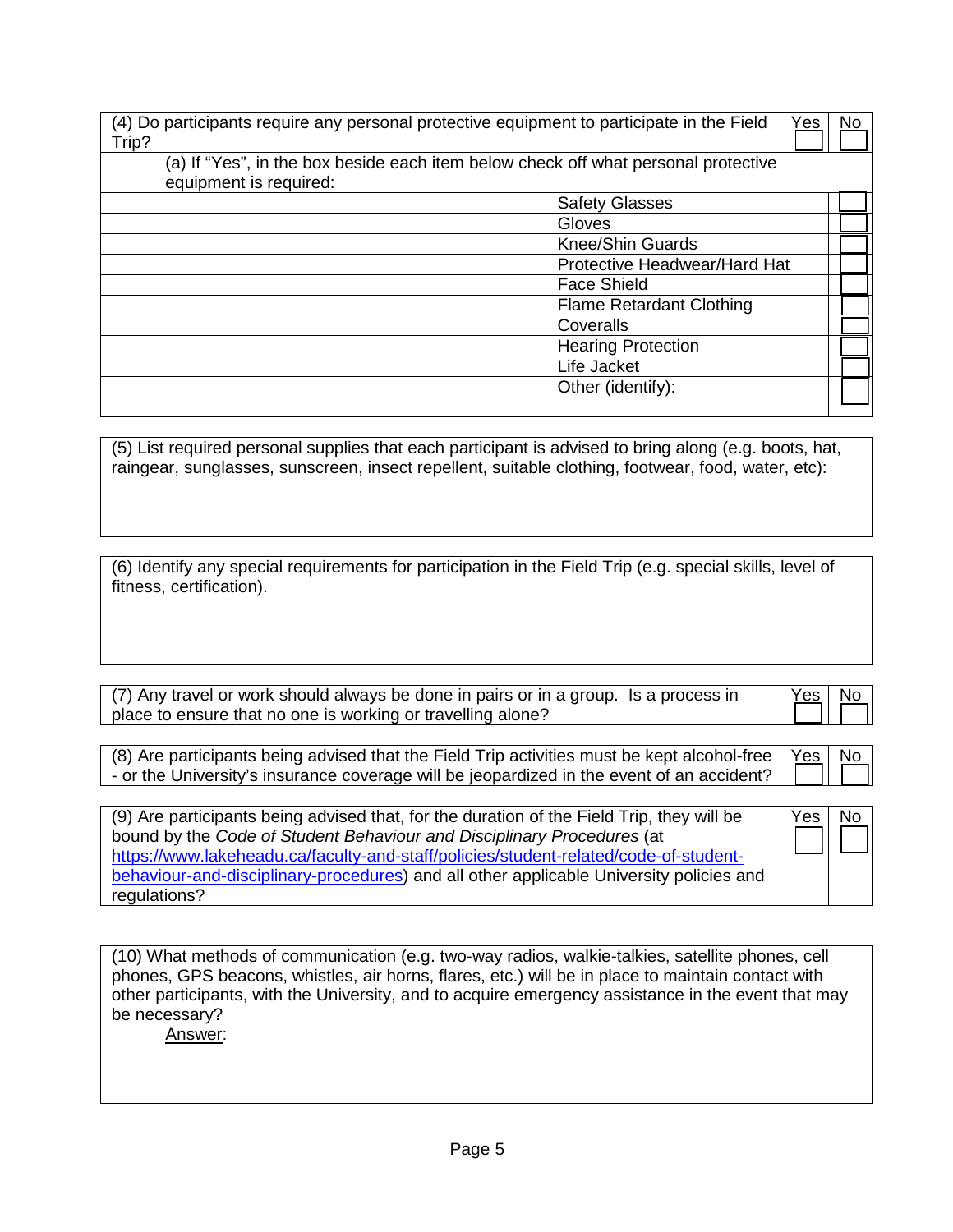| (11) Is there a communications plan with scheduled contacts? | Yes | No. |
|--------------------------------------------------------------|-----|-----|
| (a) If 'Yes", describe:                                      |     |     |

| (12) Will Lakehead Security Services and the official contact for the unit authorizing the $Yes$ No<br>Field Trip be informed about the Field Trip prior to departure?<br>Field Trip be informed about the Field Trip prior to departure? |  |
|-------------------------------------------------------------------------------------------------------------------------------------------------------------------------------------------------------------------------------------------|--|

(13) Does the FTC have the emergency contact information of each participant?  $|$  Yes  $|$  No

| (14) Will participants be expected to bring their health cards and other official photo ID? $\left \right.$ Yes No $\left \right.$ |  |
|------------------------------------------------------------------------------------------------------------------------------------|--|
|                                                                                                                                    |  |

(15) Describe plans/protocols for emergency response, including evacuation if necessary:

| (16) In case of emergency, have arrangements been made for evacuation of<br>participants with disabilities? | N/A | Yes  <br>- No |  |
|-------------------------------------------------------------------------------------------------------------|-----|---------------|--|
|-------------------------------------------------------------------------------------------------------------|-----|---------------|--|

(17) Access to Medical/Emergency Services:

(a) Name of hospital/emergency services nearest to Field Trip site? Answer:

(b) Distance of hospital/emergency services from Field Trip site? Answer:

(c) Contact telephone number of hospital/emergency services? Answer:

### **F. International Field Trip**

(1) In organizing any Field Trip to an international destination, the FTC must consult with the Canadian Government's *Travel.gc.ca* website at:

<http://travel.gc.ca/>

and especially the *Country Travel Advice and Advisories* page at: <http://travel.gc.ca/travelling/advisories>

to check regularly for news and travel advisories and warnings for the country and the region(s) of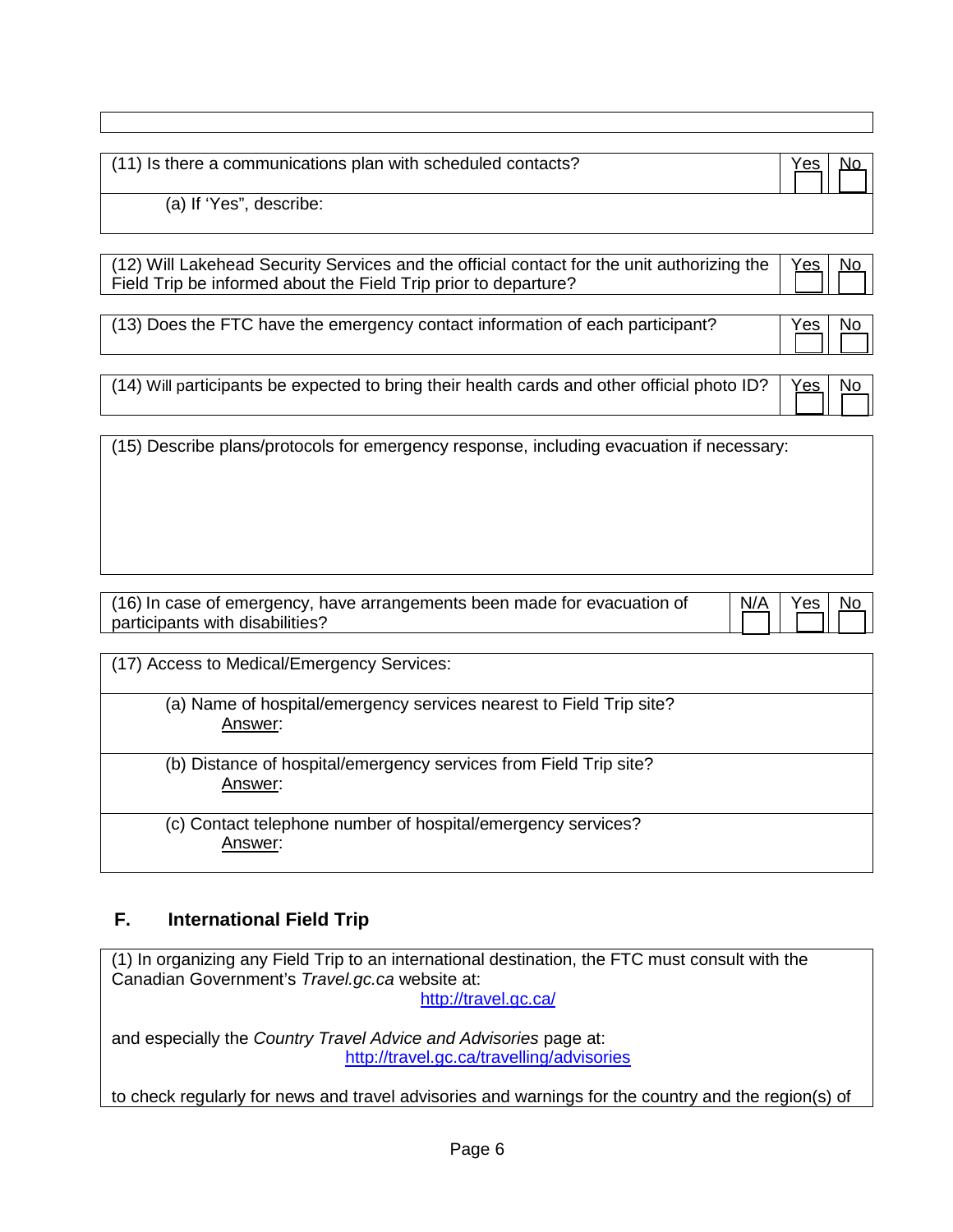the country where the Field Trip will be conducted. Moreover, this website also provides a good source of information on the country (or region) for all participants on topics such as:

- Country Travel Advice
- Travel Documents
- Registration of Canadians Abroad
- Entry/Exit Requirements
- Canadian Embassies and Consulates
- Emergency Information
- Security
- Living Abroad
- Health
- Laws and Culture
- Disasters and Climate

(2) For the duration of the planning for and the actual international travel, the FTC must subscribe to receive Travel Updates:

<http://travel.gc.ca/news-warnings/subscribe>

(3) In the event that there is a change to the travel advisories and warnings or the risk level, the FTC must provide an update of this change in status to the head of the unit authorizing the Field Trip.

(4) Country Destination for the Field Trip:

(5) As of [insert date], the "Advisories" for the destination country were listed as (check box beside applicable Advisory):

Exercise normal security precautions

Exercise a high degree of caution; see also regional advisories

Exercise normal security precautions; see also regional advisories

AVOID NON-ESSENTIAL TRAVEL; see also regional advisories

AVOID ALL TRAVEL

### **NOTES:**

(a) Lakehead University will **not** authorize travel to

(i) any country for which the Government of Canada's Advisory reads: "Avoid Non-Essential Travel" or "Avoid all Travel", or

(ii) any region for which the Government of Canada has issued a Regional Advisory.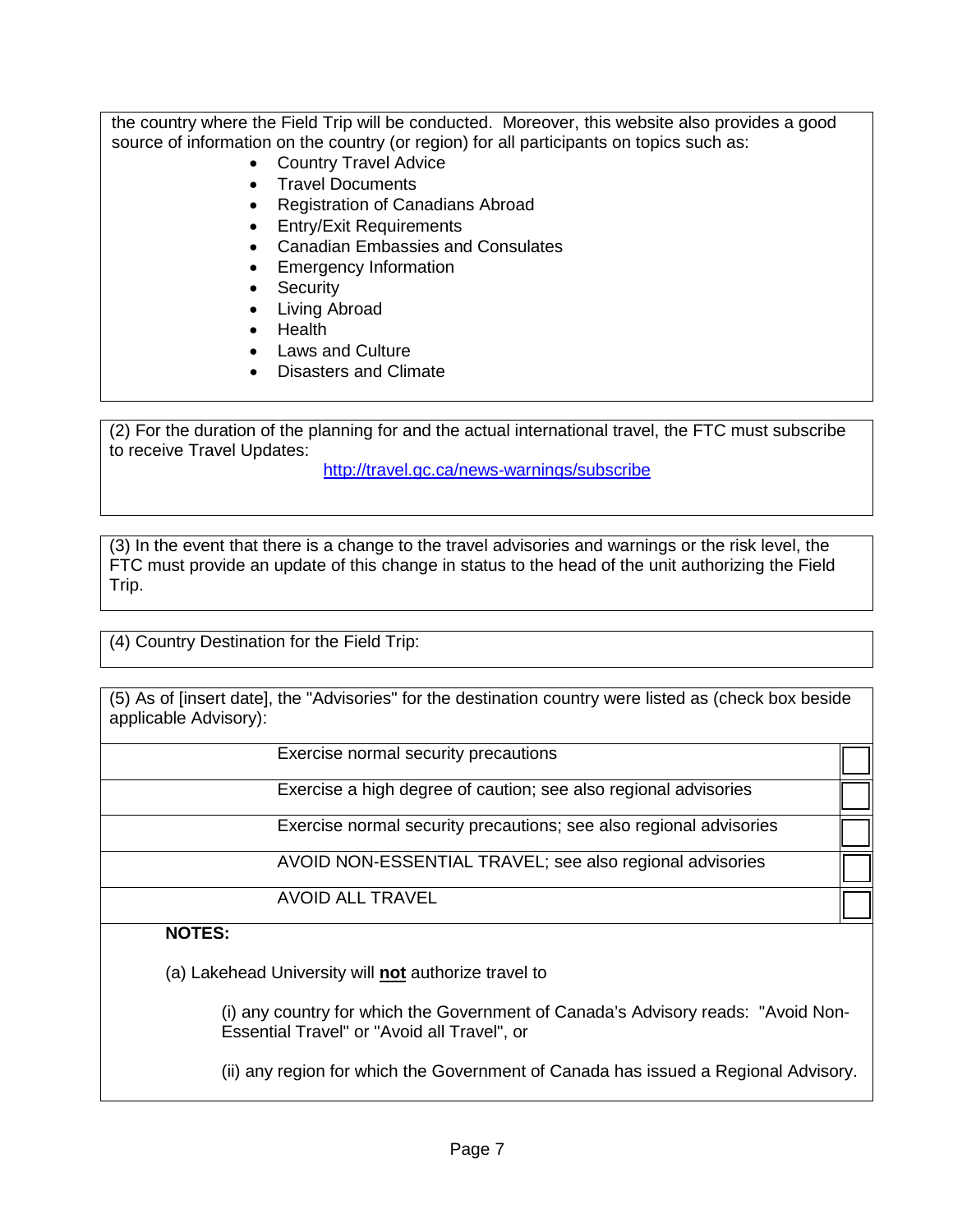(b) If the Canadian Government's Advisory reads "Exercise High Degree of Caution" the FTC must consult with the head of the unit authorizing the Field Trip before proceeding any further in planning or organization. The unit head may wish to consult more widely.

## **G. Post Field Trip Duties**

| (1) If an incident/accident occurs during or in relation to the Field Trip, will the FTC $\parallel$ Yes | l No |
|----------------------------------------------------------------------------------------------------------|------|
| submit completed Incident/Accident Report form(s) to Security Services and, if                           |      |
| applicable, the HR Health and Safety Officer?                                                            |      |

(2) Will the FTC ensure that all forms (e.g. waivers, sign-in sheets, accident reports, Field Trip evaluations) are filed securely (either in hard copy or in scanned electronic format) in the office of the unit authorizing the Field Trip for a period of ten (10) years before being destroyed? Yes | No

(3) Additional Comments:

### **H. Formal Risk Analysis**

(1) Well prior to the Field Trip the FTC should conduct a risk analysis with the following components (if a factor that could aggravate a risk, e.g. harsh environmental conditions or bad weather, is a real possibility it should be identified and analyzed as a separate risk):

- a) Identification of each significant risk associated with the Field Trip;
- b) Likelihood of the risk materializing on the following numerical scale:  $1 =$  unlikely;  $2 =$ possible, less likely;  $3 =$  possible, more likely;  $4 =$  very likely;
- c) Gravity of the risk materializing on the following numerical scale:  $1 =$  insignificant impact;  $2 =$  modest impact;  $3 =$  significant impact;  $4 =$  grave impact.
- d) Calculation of the risk's Severity = Likelihood x Gravity;
- e) Response to each risk: Risks with Severity  $\leq$  2 can be accepted with little or no mitigation; risks assessed between 3 and 12 should be mitigated to the point where the risks are acceptable – or they should be avoided; and risks that are 16 in Severity should be avoided. The FTC should briefly identify the proposed appropriate response to each risk.

(2) The risk analysis for the Field Trip can be plotted in the following table (add or delete rows as needed):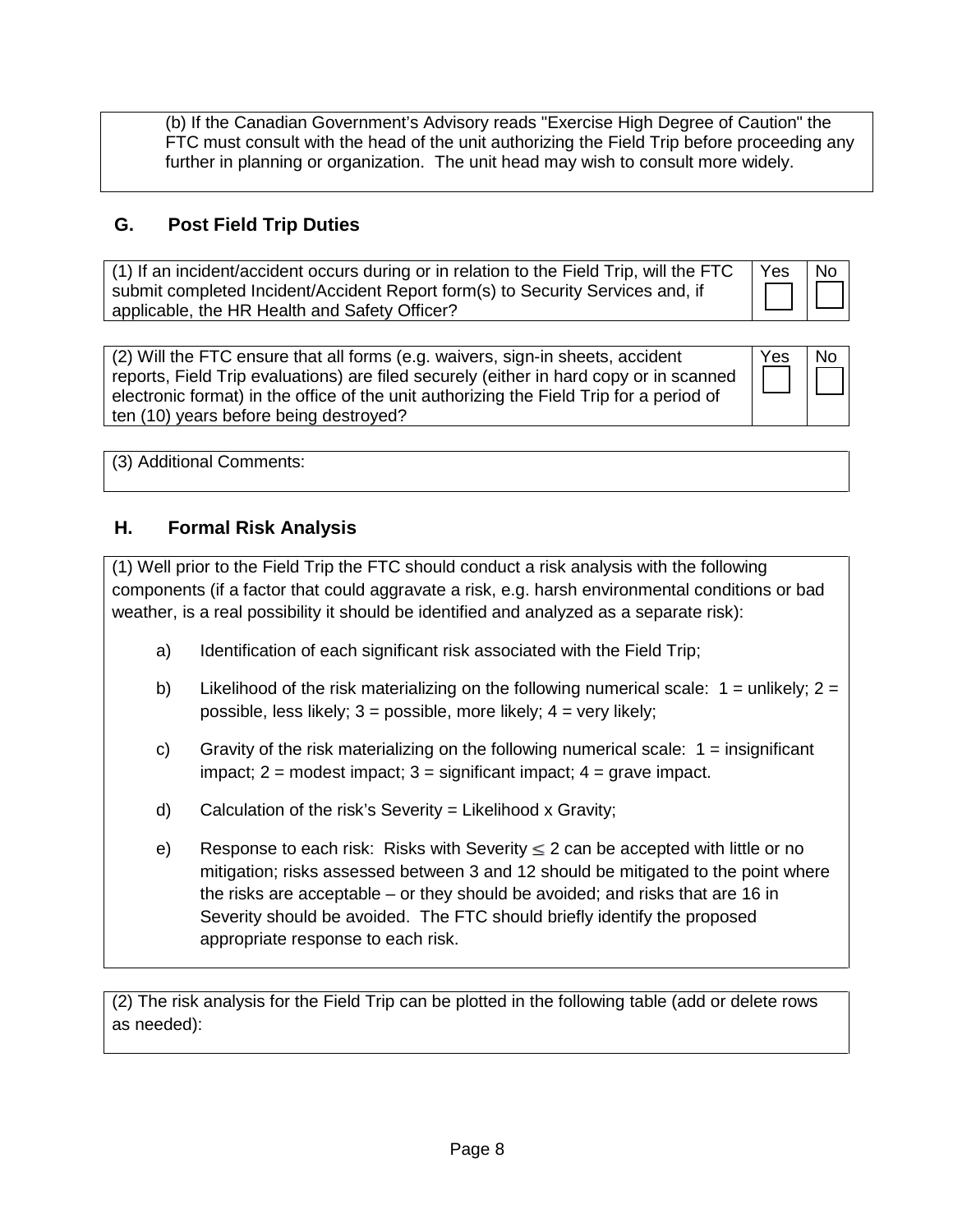| Risk Identification | Likeli-<br>hood<br>$(1 - 4)$ | Gravity<br>$(1 - 4)$ | Sev-<br>erity<br>$(L \times G)$ | Response - resulting in adequate<br>mitigation of risk |
|---------------------|------------------------------|----------------------|---------------------------------|--------------------------------------------------------|
|                     |                              |                      |                                 |                                                        |
|                     |                              |                      |                                 |                                                        |
|                     |                              |                      |                                 |                                                        |
|                     |                              |                      |                                 |                                                        |
|                     |                              |                      |                                 |                                                        |

(3) If the risk analysis indicates significant risk severities (≥8), or if the Field Trip is to be conducted outside Canada, an informed consent, waiver or liability disclaimer should be considered for participants (check with the Office of Risk Management).

## **I. Budget for Planned Field Trip**

| (1) Expenses Associated with the Field Trip (check box beside applicable category – and add<br>information as required): |  |
|--------------------------------------------------------------------------------------------------------------------------|--|
| (a) Costs borne by Departmental budget - students not assessed separate fee                                              |  |
| (b) Each student assessed fee by virtue of their registration in the course<br>Fee amount: \$                            |  |
| (c) Each student responsible for their own costs<br>Estimated amount: \$                                                 |  |

(2) Breakdown of anticipated budget/costs to student participant (fill in applicable boxes):

| <b>Specifics:</b>            | <b>Estimated</b><br>Cost | <b>Field Trip Fee</b><br><b>Assessed at Time of</b><br><b>Registration</b> | <b>Cost Borne by</b><br><b>Participant -</b><br><b>Collected by</b><br><b>University</b> | <b>Cost Borne by</b><br><b>Participant</b><br><b>During Field Trip</b> |
|------------------------------|--------------------------|----------------------------------------------------------------------------|------------------------------------------------------------------------------------------|------------------------------------------------------------------------|
| Round Trip Air fare          | \$                       |                                                                            |                                                                                          |                                                                        |
| <b>Ground Transportation</b> | -\$                      |                                                                            |                                                                                          |                                                                        |
| Accommodations               | \$                       |                                                                            |                                                                                          |                                                                        |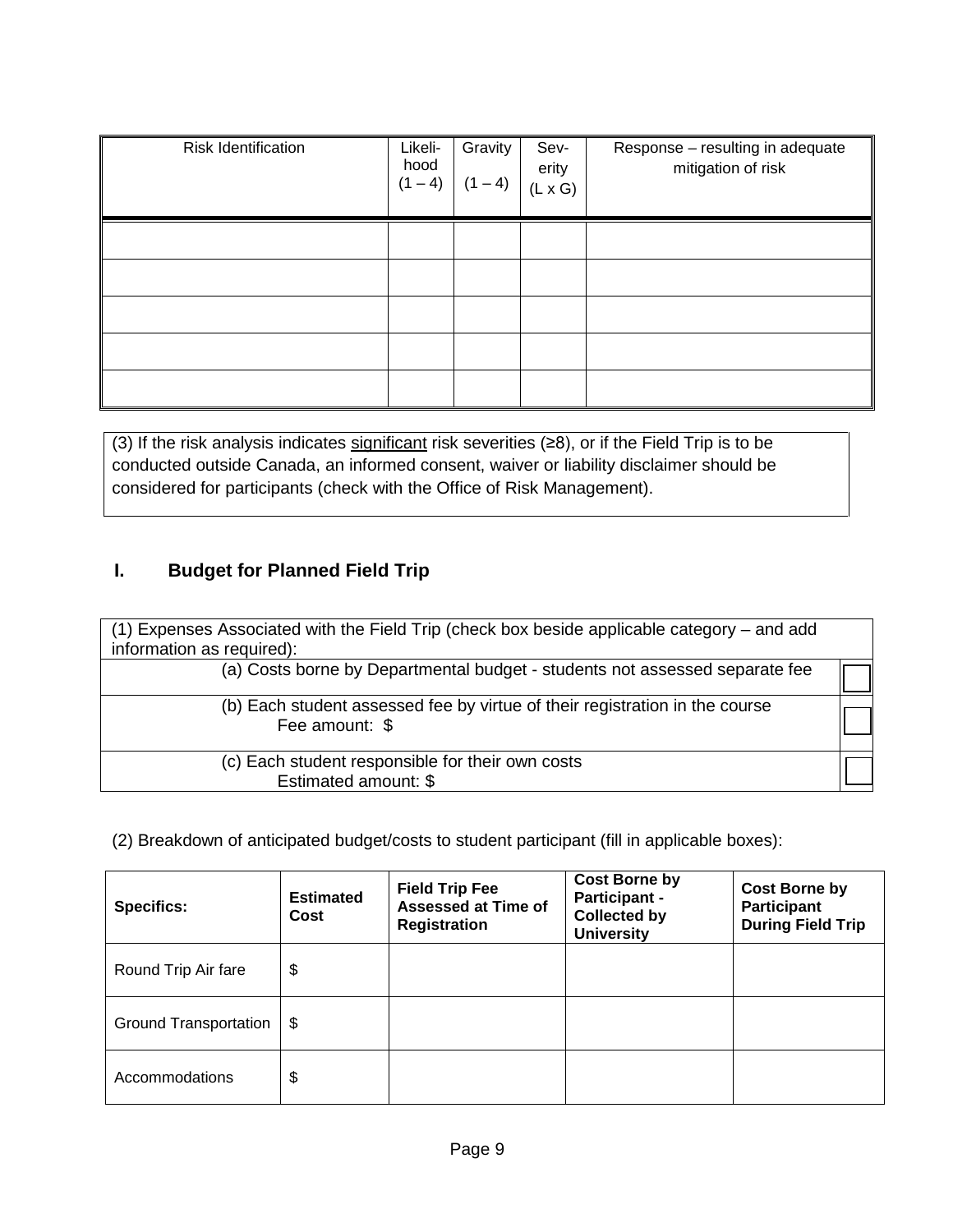| Food, Incidentals, etc                                                         | \$ |  |
|--------------------------------------------------------------------------------|----|--|
| Miscellaneous<br>Materials (course<br>materials) associated<br>with field trip | \$ |  |
| <b>Extended Health</b><br>Insurance                                            | \$ |  |
| Visas, Immunizations                                                           | \$ |  |
| <b>TOTAL:</b>                                                                  | \$ |  |

(3) Estimated expenses for FTC and other University personnel per individual (fill in applicable boxes):

| Round Trip Air fare              | \$ | /Individual |
|----------------------------------|----|-------------|
| <b>Ground Transportation</b>     | \$ | /Individual |
| Accommodations per day           | \$ | /Individual |
| Food, Incidentals, per day       | \$ | /Individual |
| Other fees                       | \$ | /Individual |
| <b>Extended Health Insurance</b> | \$ | /Individual |
| TOTAL:                           | S  | /Individual |

(4) If students are responsible for some/all of their own costs:

(a) What arrangements are in place to collect these monies from the students? Answer:

(b) What arrangements will be in place with the University's Financial Services to collect, disburse funds associated with the Field Trip? Answer:

(5) Is there any third-party (ies) involvement in organizing or executing the Field Trip at its destination? Yes | No